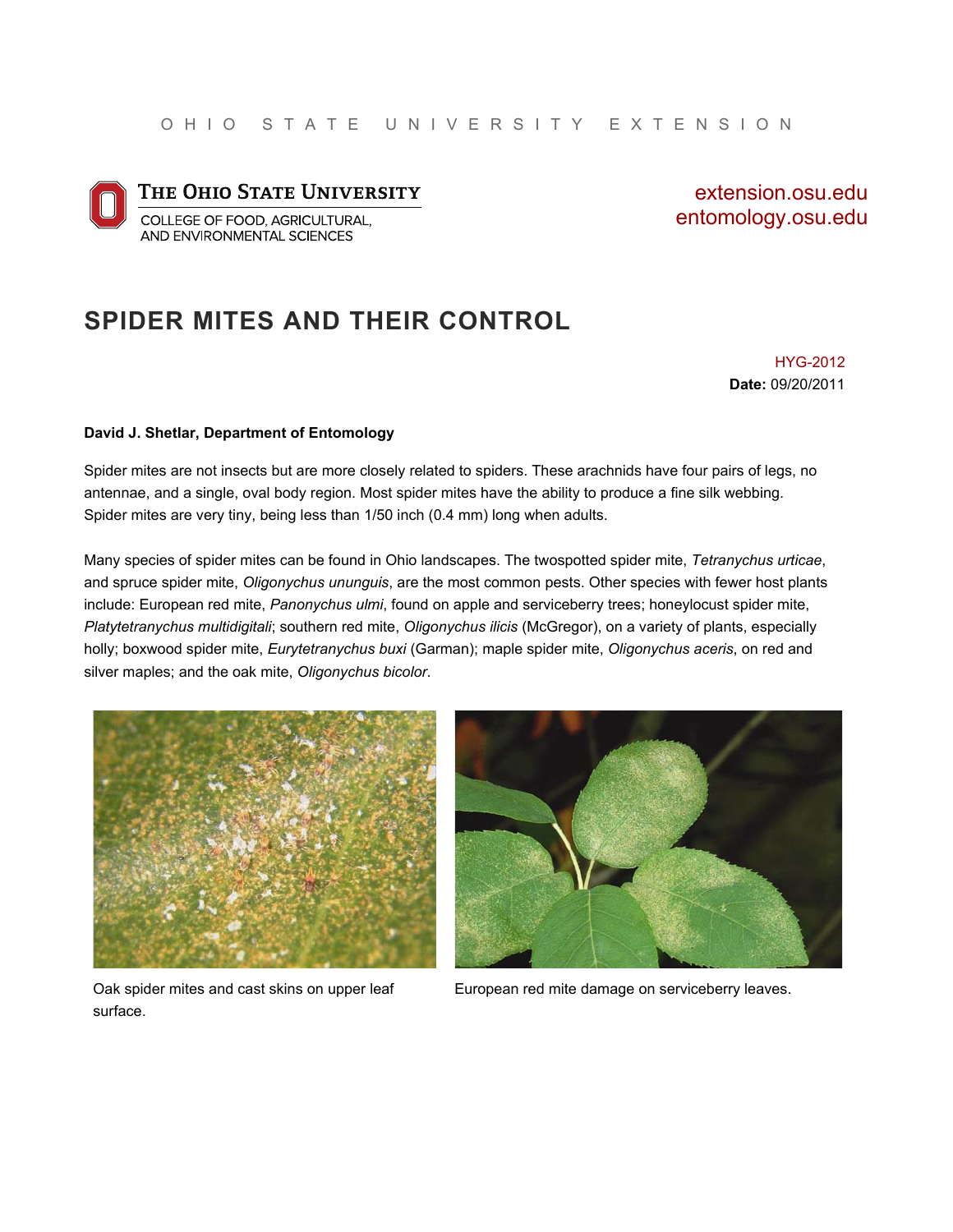# **Types of Damage**

Spider mites have tiny mouthparts modified for piercing individual plant cells and removing the contents. This results in tiny, yellow or white speckles. When many of these feeding spots occur near each other, the foliage takes on a yellow or bronzed cast. Once the foliage of a plant becomes bronzed, it often drops prematurely.

Heavily infested plants may be discolored, stunted, or even killed. Web-producing spider mites may coat the foliage with the fine silk, which collects dust and looks dirty.

## **Life Cycles and Habits**

Spider mite species seem to be warm weather or cool weather active pests. The twospotted, European red, honeylocust, maple, and oak spider mites do best in dry, hot summer weather. The spruce and southern red spider mites do best in cool spring and fall weather.

All spider mites go through the same stages of development. Adult females usually lay eggs on their host plants. The eggs hatch in days to weeks into the first stage, called a larva. Larvae are round bodied and have only three pairs of legs. The larvae feed for a few days, seek a sheltered spot to rest, and then molt into the first nymphal stage. The first nymph now has four pairs of legs. The first nymphs feed a few days, rest, and molt into the second nymph. The second nymphs feed, rest, and molt into the adult stage. The males are usually the size of the second nymph and have pointed abdomens. The females have rounded abdomens and are the largest mites present.

Most spider mites spend the winter in the egg stage but the twospotted spider mite overwinters as adult females resting in protected places.

## **Twospotted Spider Mite**

The twospotted spider mite is an example of a "warm season" mite. This pest has been reported from over 180 host plants including field crops, ornamental plants, house plants, and weeds. In Ohio landscapes, this pest is most commonly found damaging winged euonymus and viburnum species, as well as perennial and annual flowers.

The females overwinter in the soil or on host plants. The females become active in April and May when they seek out the undersides of leaves on suitable hosts. Each female may lay over 100 eggs. A single generation may require as much as 20 to as few as five days, depending on the temperature. These mites prefer hot, dry weather and often do not reach damaging populations in cool, rainy periods.

In the summer, the adults and nymphs are white with two greenish spots. However, overwintering females usually turn reddish-orange and can be mistaken for other mite species.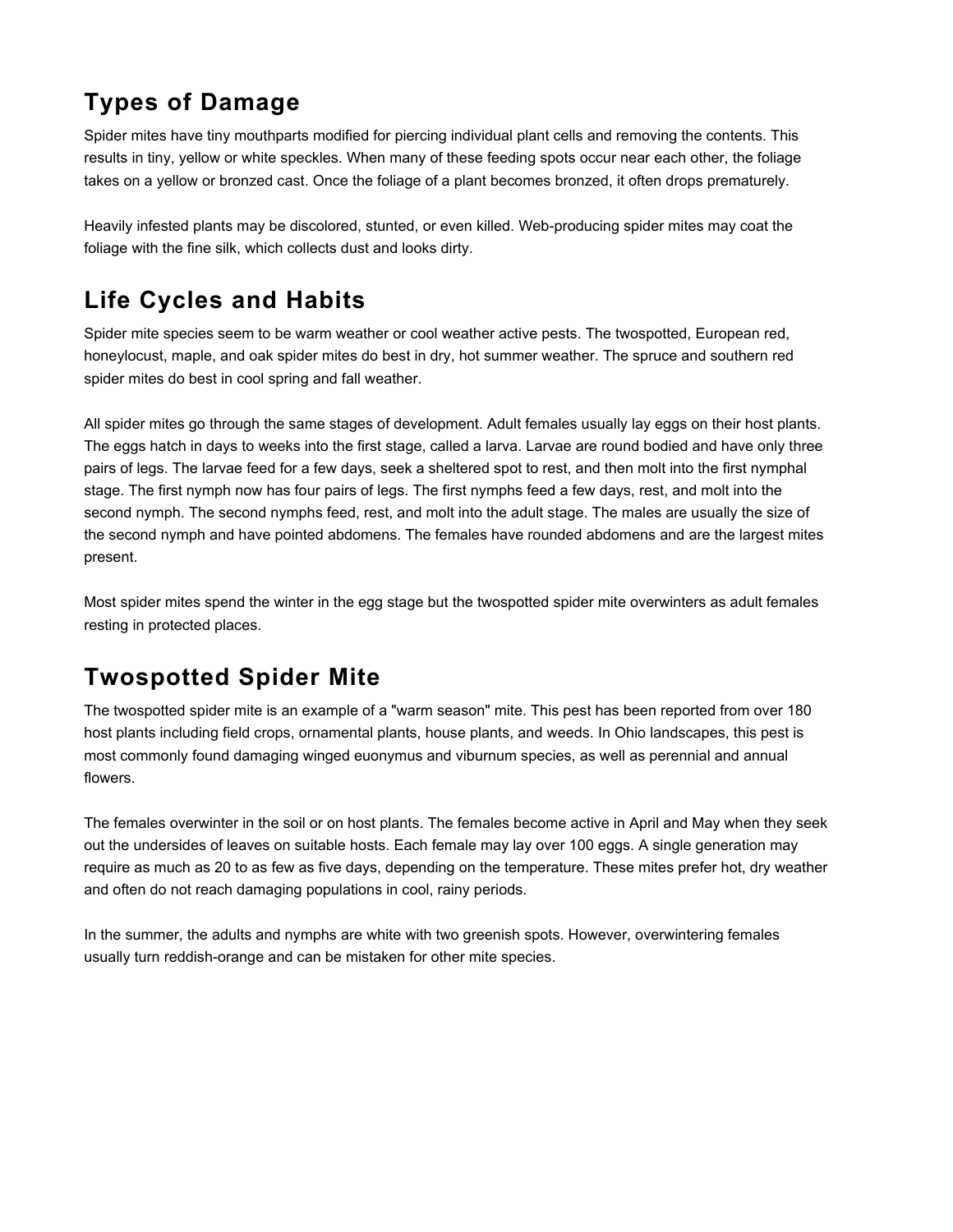

Twospotted spider mite stages on underside of leaf.



The twospotted spider mite life stages (from USDA).

#### **Spruce Spider Mite**

The spruce spider mite is a common "cool season" mite. This pest can be found on all types of conifers from spruces and pines to junipers and arborvitae.

This mite spends the winter in the egg stage attached to small branches. The eggs hatch in March through April and the mites can complete development in 3 to 4 weeks. If summer temperatures exceed 86°F for three straight days, the female mites lay dormant, over-summering, eggs. These eggs hatch and the nymphs and adults resume activity in the fall when cooler temperatures return.

Conifers often react slowly to the feeding of this mite. Yellowing and bronzing of the needles may not become apparent until the heat of the summer, even though the damage may have occurred the previous fall and spring.



Spruce spider mite damage; webbing and mites on fir. Spruce spider mite damage on fir needles.



## **Control Strategies**

Early detection of spider mites, before damage is noticed, is important. The tiny spider mites can be detected by taking a piece of white paper or cardboard and striking some plant foliage over it. The dislodged mites can be seen walking slowly on the paper. If crushed in a streaking motion with your finger, most plant-feeding mites will produce a green streak. If the mites streak yellow or orange, they are likely beneficial predators. If 10 or more spider mites per sample are common, controls are probably needed.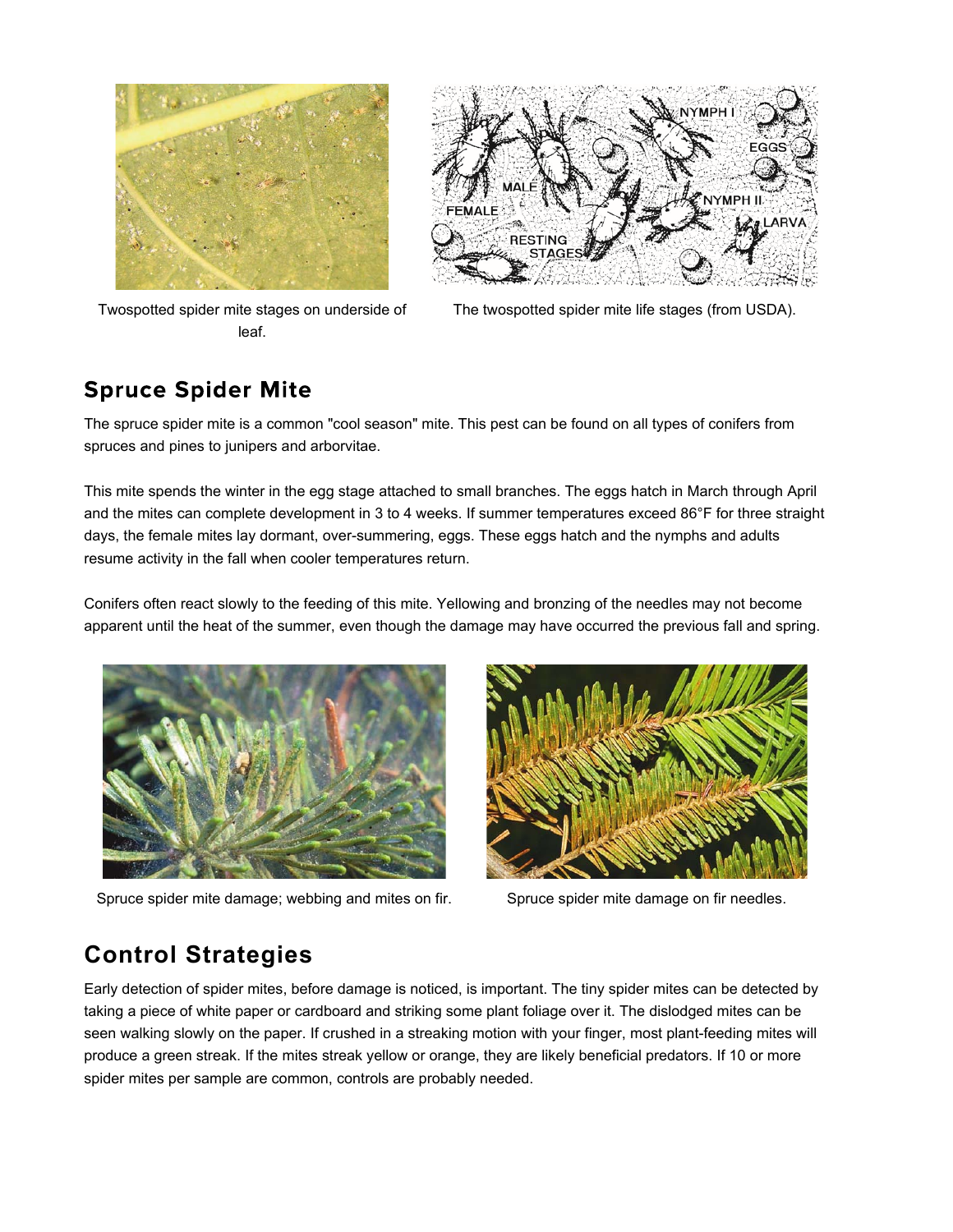**Option 1: Cultural Control—Syringing.** Since rainy weather seems to knock off spider mites, using a forceful jet of water from a hose (syringing) can perform the same task. Regular syringing can keep spider mites under control on most ornamental plants in the landscape. This technique also helps conserve natural predators.

**Option 2: Cultural Control—Quarantine and Inspection.** The twospotted spider mite is often introduced on infested bedding and house plants. When purchasing new plants, carefully inspect the lower leaf surface for any signs of mite activity. New house plants should be quarantined from other plants until you are sure that no mites are present.

**Option 3: Biological Control—Predators.** There are numerous insects (lacewings and lady beetles) that prey on spider mites. However, the most commonly sold predators are other types of mites. Predatory mites (usually *Phytoseiulus* spp., *Amblyseius* spp., or *Metaseiulus* spp.) can be purchased and released onto infested plants. Be sure to check listings to determine which species is appropriate. Some species are host specific and each predator works better under different weather conditions. If predators are used, avoid applying pesticides that will kill them.

**Option 4: Chemical Control—"Soft Pesticides."** Most spider mites can be controlled with insecticidal/miticidal oils and soaps. The oils—both horticultural oil and dormant oil—can be used. Horticultural oils can be used on perennial and woody ornamentals during the summer but avoid spraying flowers, which can be damaged. Dormant oils are actually the same as horticultural oils, but they are used to kill mite eggs and dormant adults in the fall and spring. The insecticidal/miticidal soaps are useful in the warm season. Remember that mites are very tiny and soaps and oils work by contact only. Therefore, thorough coverage of the plant upper and lower leaf surface is necessary for good control.

**Option 5: Chemical Control—Miticides.** Spider mites are usually not killed by regular insecticides, so be sure to check the pesticide label to see if the designation "miticide" is present. Pesticides claiming "for mite suppression" are usually weak miticides and will not perform well or may require repeated applications. At present, there are no true miticides registered for "over-the-counter" (OTC) use, so most home gardeners will have to use insecticidal/miticidal soaps and/or oils. Miticides that do not have "Restricted Use Only" can be purchased by a home owner, but only from professional suppliers and Internet websites, usually in professional quantities. All of these miticides have "For Professional Use Only," which has no legal status for restricting sales. However, miticides that state "Restricted Use Only" require a pesticide applicators license. Non-restricted use miticides are: abamectin (=Avid®), bifenazate (=Floramite®), hexythiazox (=Hexagon®), Sanmite®, and spiromesifen (=Forbid®). If a miticide has been used correctly and the spider mite population has not been controlled within five to seven days, do not use the same miticide! The mite population may be resistant to the miticide and you should select a miticide with a different mode of action.

#### Ohioline https://ohioline.osu.edu

Ohio State University Extension embraces human diversity and is committed to ensuring that all research and related educational programs are available to clientele on a nondiscriminatory basis without regard to age, ancestry, color, disability, gender identity or expression, genetic information, HIV/AIDS status, military status, national origin, race, religion, sex, sexual orientation, or veteran status. This statement is in accordance with United States Civil Rights Laws and the USDA.

Roger Rennekamp, Associate Dean and Director, Ohio State University Extension